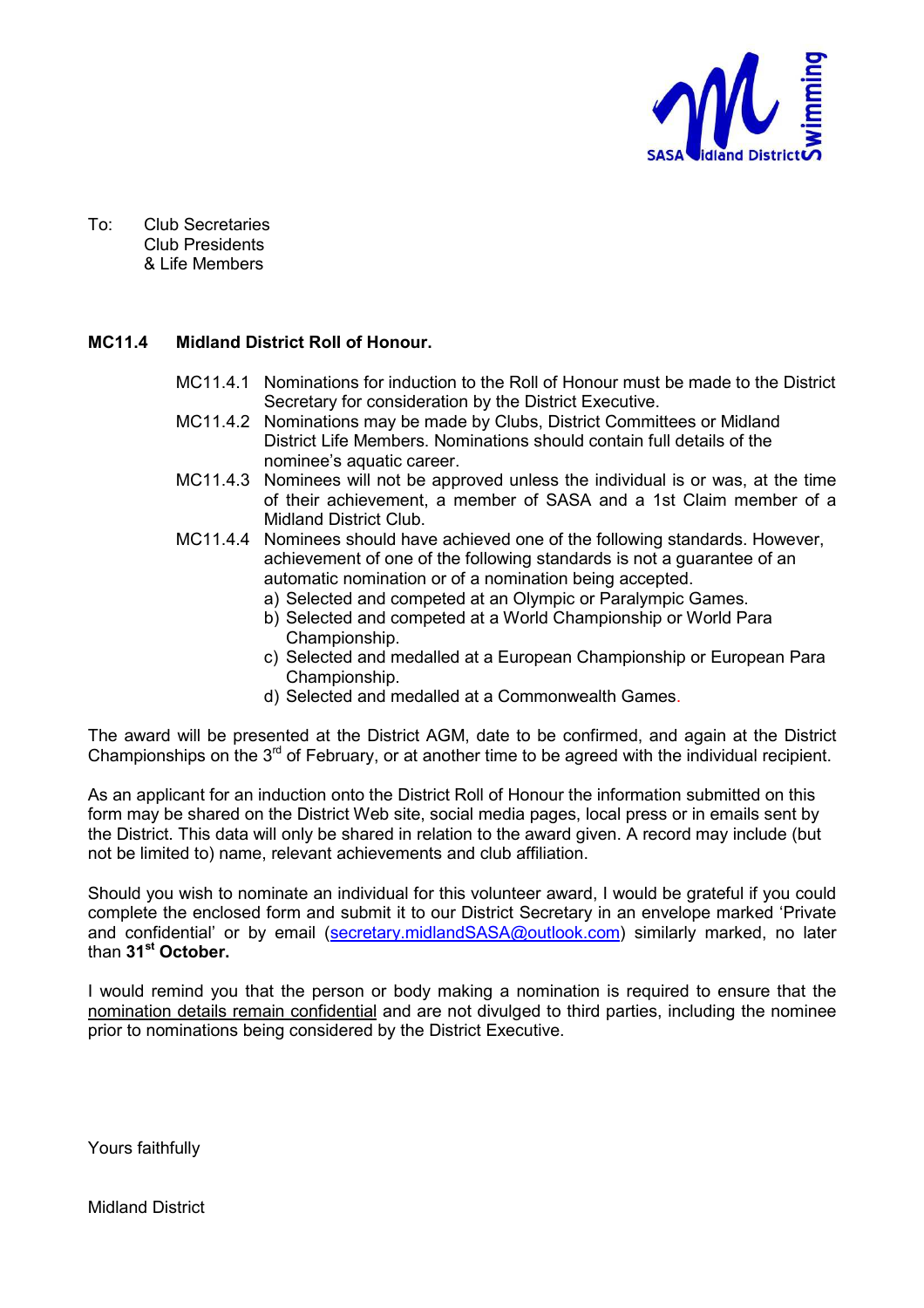

### **CONFIDENTIAL**

# **NOMINATION FOR INDUCTION TO THE MIDLAND DISTRICT ROLL OF HONOUR**

| <b>Individual Nominated:</b> |        |  |
|------------------------------|--------|--|
| Club:                        |        |  |
| <b>Length of Service:</b>    |        |  |
| <b>Position in Club/</b>     |        |  |
| Coaching                     |        |  |
| <b>Qualification:</b>        |        |  |
| <b>Nomination submitted</b>  |        |  |
| by (name):                   |        |  |
| Club:                        |        |  |
| <b>Address:</b>              |        |  |
| Telephone no:                | Email: |  |
| Signature:                   |        |  |
| Position in club:            |        |  |

# **CITATION IN SUPPORT OF NOMINATION FOR INDUCTION TO THE MIDLAND DISTRICT ROLL OF HONOUR**

| <b>Achievements:</b> |  |
|----------------------|--|
|                      |  |
|                      |  |
|                      |  |
|                      |  |
|                      |  |
|                      |  |
|                      |  |
|                      |  |
|                      |  |
|                      |  |
|                      |  |
|                      |  |
|                      |  |
|                      |  |
|                      |  |
|                      |  |
|                      |  |
|                      |  |
|                      |  |
|                      |  |
|                      |  |
|                      |  |
|                      |  |
|                      |  |
|                      |  |
|                      |  |
|                      |  |
|                      |  |
|                      |  |
|                      |  |
|                      |  |
|                      |  |
|                      |  |
|                      |  |